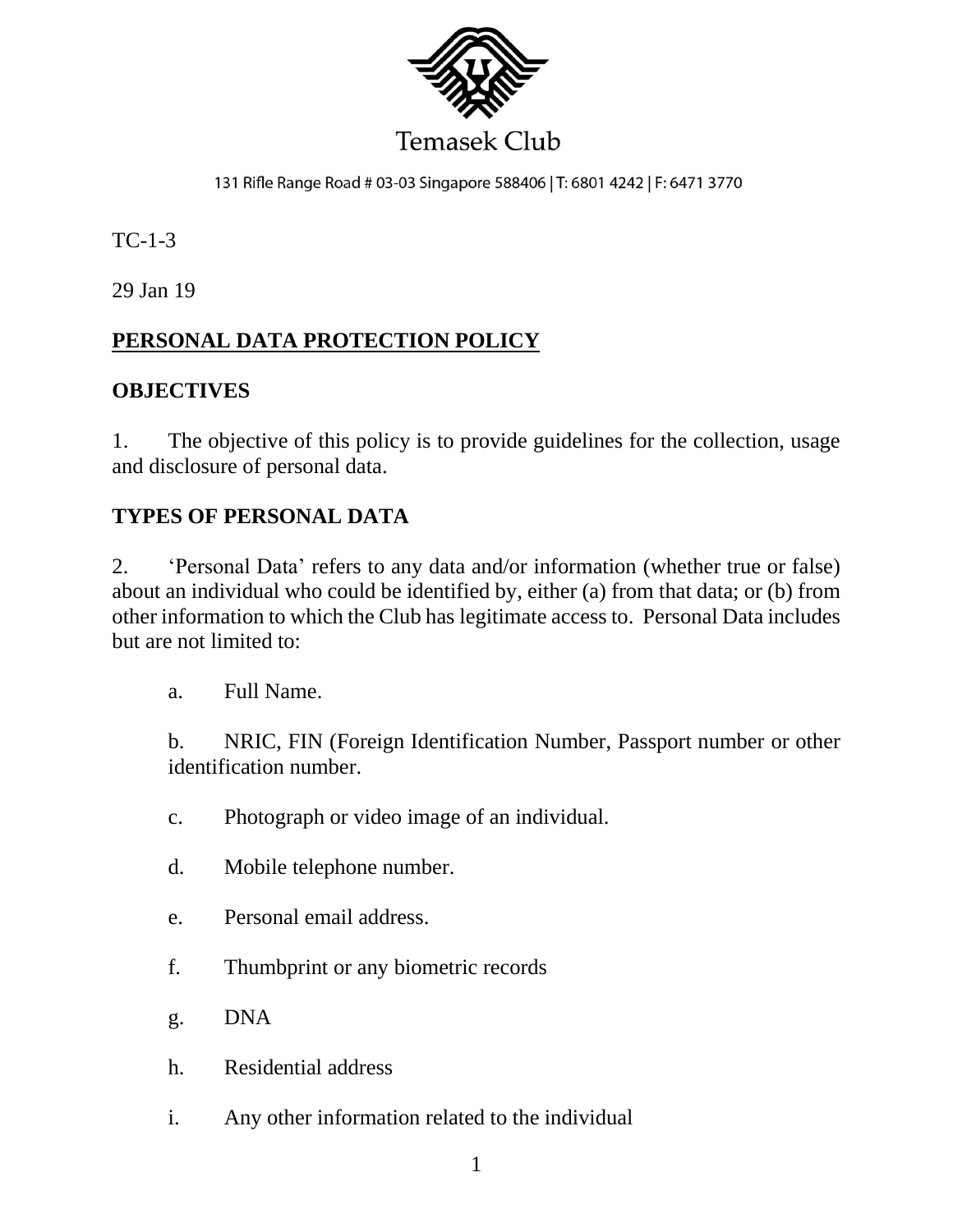3. It is important to note that the PDPA does not apply to business contact information. Business contact information refers to individual's name, position name or title, business telephone number, business address, business electronic mail address or business fax number and any other similar information about the individual, not provided by him or her solely for his or her personal purposes.

4. For the avoidance of doubt, the Club is not required to obtain consent before collecting, using or disclosing any business contact information or comply with any other obligations in the Data Protection Provisions in relation to business contact information.

## **COLLECTION OF PERSONAL DATA**

5. The Personal Data can be collected in the following when:

a. MINDEF provides the personal data of its active servicemen for the automatic membership.

b. Potential Members (non-active servicemen) sign up for Club Membership.

c. Members register for Club events, courses or activities.

d. Members or Guest request the Club to contact them.

e. Members or Guests respond to the Club's promotion.

f. Members or Guests access the Club's social platforms or perform online transaction.

g. Members or Guests respond to the Club's request for additional Personal Data.

h. Members or Guests submit their Personal Data to the Club for any reasons.

i. Members submit the Personal Data of their spouse and/or other dependents for membership services on their behalf and with their consent in accordance with this Policy and, in respect of minors (i.e. individuals under 18 years of age) or individuals not legally competent to give consent, in which they were appointed to act for their spouse and/or other dependents, to consent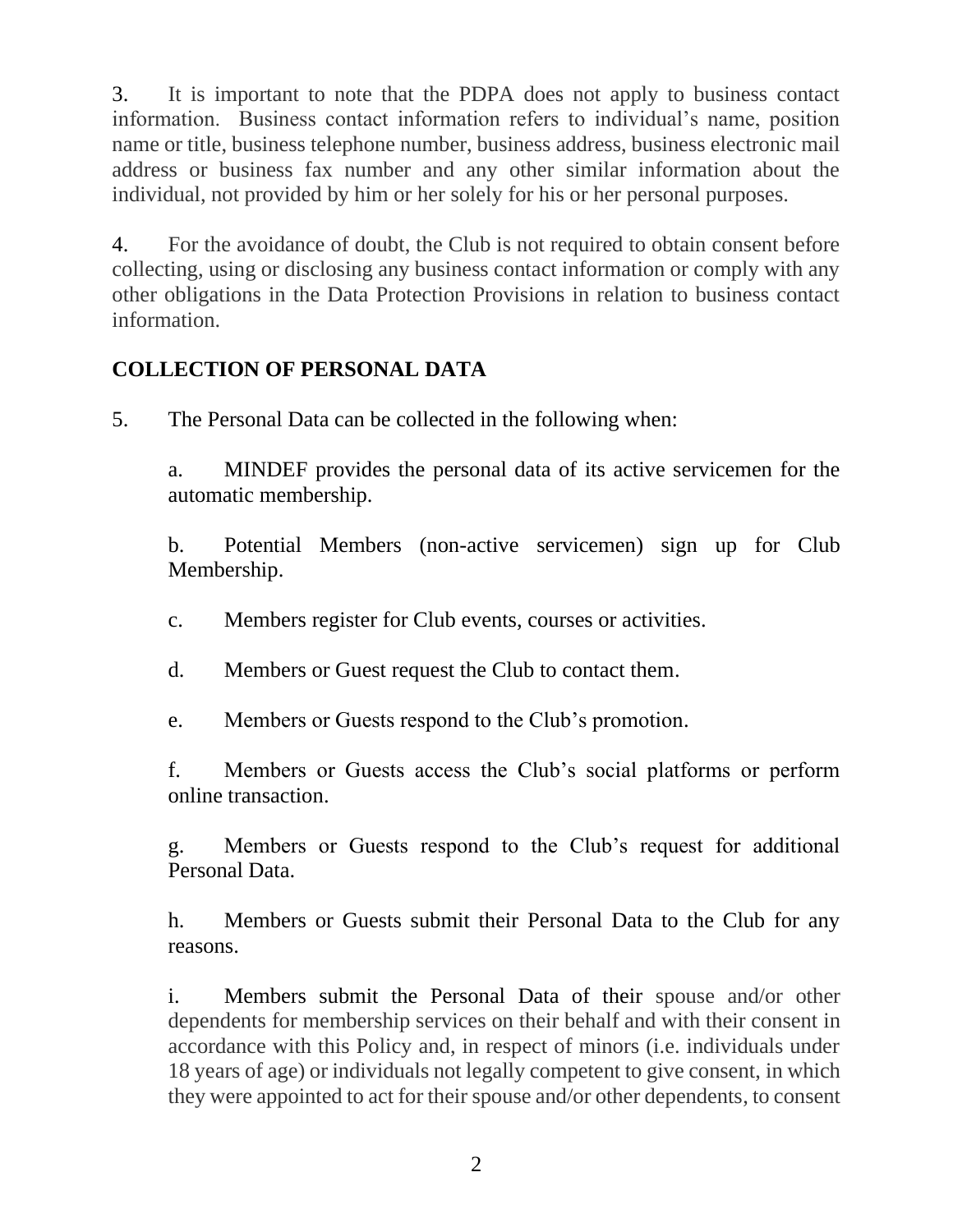on their behalf to the processing of their Personal Data in accordance with this Policy.

j. Members or Guests browse the Club's website or related online platform where the Club may collect or analyse information such as number of users and their frequency of use, the number of page views (or page impressions) that occur on the Club's website for the purpose of improving customer's experience.

k. Potential employees and/or relevant third parties (e.g. recruitment agencies) provide their personal data to apply for a position in the Club.

6. Unless permitted under the PDPA or any other laws, regulations and guidelines, Temasek Club shall not collect personal data without the consent of the individual.

## **PURPOSES FOR THE COLLECTION, USE AND DISCLOSURE OF PERSONAL DATA**

7. The Club may collect, use and disclose the Personal Data for the following purposes:

a. Members:

(1) To manage membership matters, including recruitment, processing and termination;

- (2) Provide membership services and benefits;
- (3) Assist Members and Guests with their enquiries;
- (4) Process payment for membership or any other members-related transactions;

(5) To improve customer services, such as resolving complaints and handling requests and enquiries;

- (6) To conduct research, surveys and interviews;
- (7) To keep Members updated on Club's events & activities;

(8) To verify identity for the purposes of membership application or employment application.

- b. Employees:
	- (1) Assessing potential employees' suitability for the job;

(2) Verifying potential employees' information and conducting background & reference checks;

(3) Headcount and payroll planning & execution;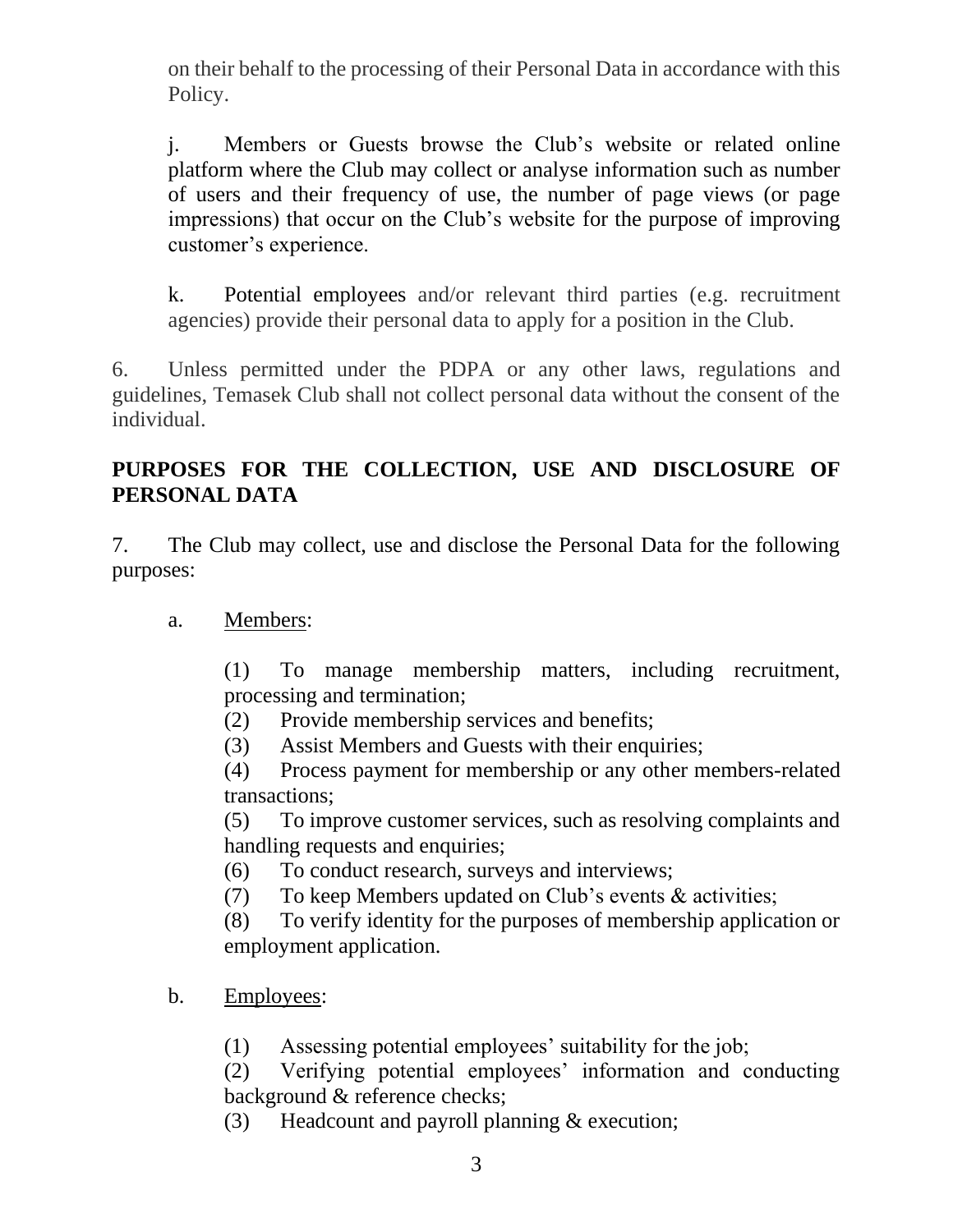- (4) Performance management;
- (5) Workforce development, training and certification;

(6) Approving, monitoring and providing employees with benefits and employability services;

- (7) General administration and record keeping;
- (8) Maintain emergency contact details;
- (9) Audit, risk management and security compliance purposes;
- (10) Internal investigations and legal proceedings;
- (11) To comply with applicable laws and regulations.

8. The Club may continue to use the personal data of an individual collected before 2 July 2014 (the effective date of the data protection provisions of the PDPA), for the purposes for which the personal data was collected as stated in para 7 above unless the individual has withdrawn consent.

9. The Club may monitor or record phone calls and customer-facing interactions for quality assurance, employee training and performance evaluation, identity verification purposes, feedback, respond to Members and Guests' queries or requests to resolve complaints and other related purposes. Such monitoring or recording will be in accordance with applicable law.

# **MARKETING**

10. From time to time, the Club may contact Members or Guests via mail, electronic mail, telephone (call or text), facsimile or social medial platforms, to inform them about club-related benefits, services and activities.

11. Members or Guests who do not wish to receive marketing or promotional materials may request to be excluded in the mailing list by informing the Club via [membership@temasekclub.org.sg.](mailto:membership@temasekclub.org.sg) However, the Club may still call, notify or send non-marketing messages or information such as surveys, customer-service notices and other service related notices or the following:

a. To facilitate, complete or confirm a transaction that the Member or Guest has previously agreed to enter into with the Club;

b. To deliver services that the Member or Guest is entitled to receive under the terms of a transaction that the Club has previously agreed to enter into with the Member or Guest.

c. To provide subscription, membership services or comparable ongoing commercial relationship involving the use of the services offered by the Club.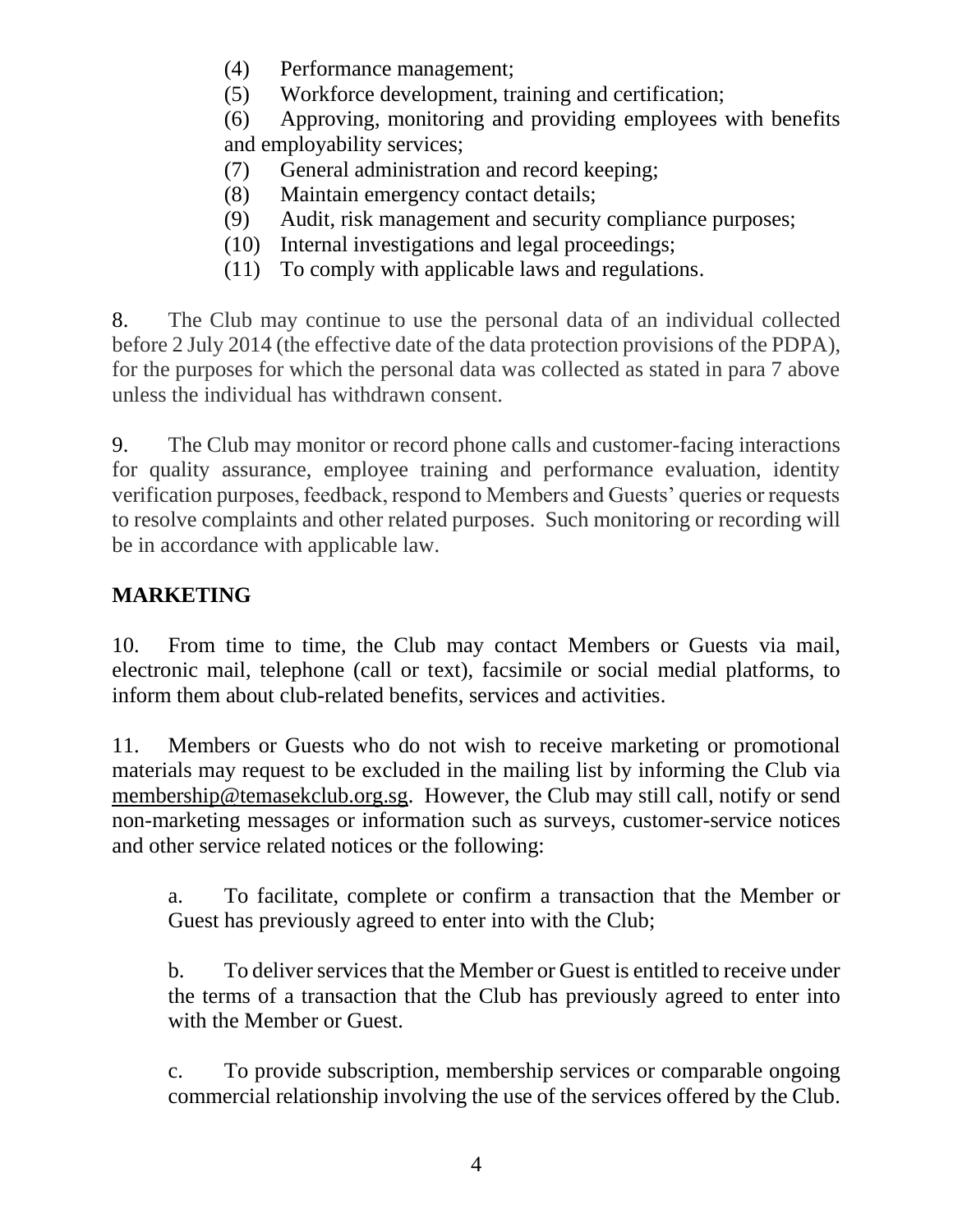## **THIRD PARTY SITES**

12. The Club's website may contain links to other websites operated by third parties independent of the Club. The Club is not responsible for the privacy practices of such websites operated by third parties even though it is linked to the Club's website. Members, Guests and Staff are encouraged to learn about the privacy policies of such third party websites by checking the policy of the respective sites.

## **WITHDRAWAL OF PERSONAL DATA**

13. Members or Guests who wish to withdraw their consent to any use or disclosure of their Personal Data, as set out in this Personal Data Protection Policy, may contact us via [membership@temasekclub.org.sg.](mailto:membership@temasekclub.org.sg) However, the Members or Guests would be informed that the Club may not guarantee the effective provision of membership or related services.

#### **PROTECTION**

14. The Club shall implement appropriate and reasonable technical, physical, electronic and procedural security measures to ensure the security of the Personal Data against risks of unauthorised access, collection, use, disclosure, copying, modification, disposal or similar risks, in accordance with applicable laws.

15. All employees' hardcopy personal files shall be maintained by the HR Department under lock and key.

16. The Club shall regularly review and implement appropriate security measures when processing and retaining personal data.

17. All employees shall handle Personal Data with strict confidentiality, failing which they may be subject to disciplinary action.

18. The Club shall impose compliance with data confidentiality requirements on its agents, third party service providers, consultants and professional advisors in its working relationships and/or agreements with these parties.

## **ACCURACY & COLLECTION**

19. The Club aims to keep all Personal Data as accurate, complete, not misleading, up-to-date and reliable as possible. It is the Members' responsibility to inform the Club of any updates of their Personal Data via [membership@temasekclub.org.sg.](mailto:membership@temasekclub.org.sg) The Club will correct or update the Personal Data found to be inaccurate or incomplete as soon as practicable.